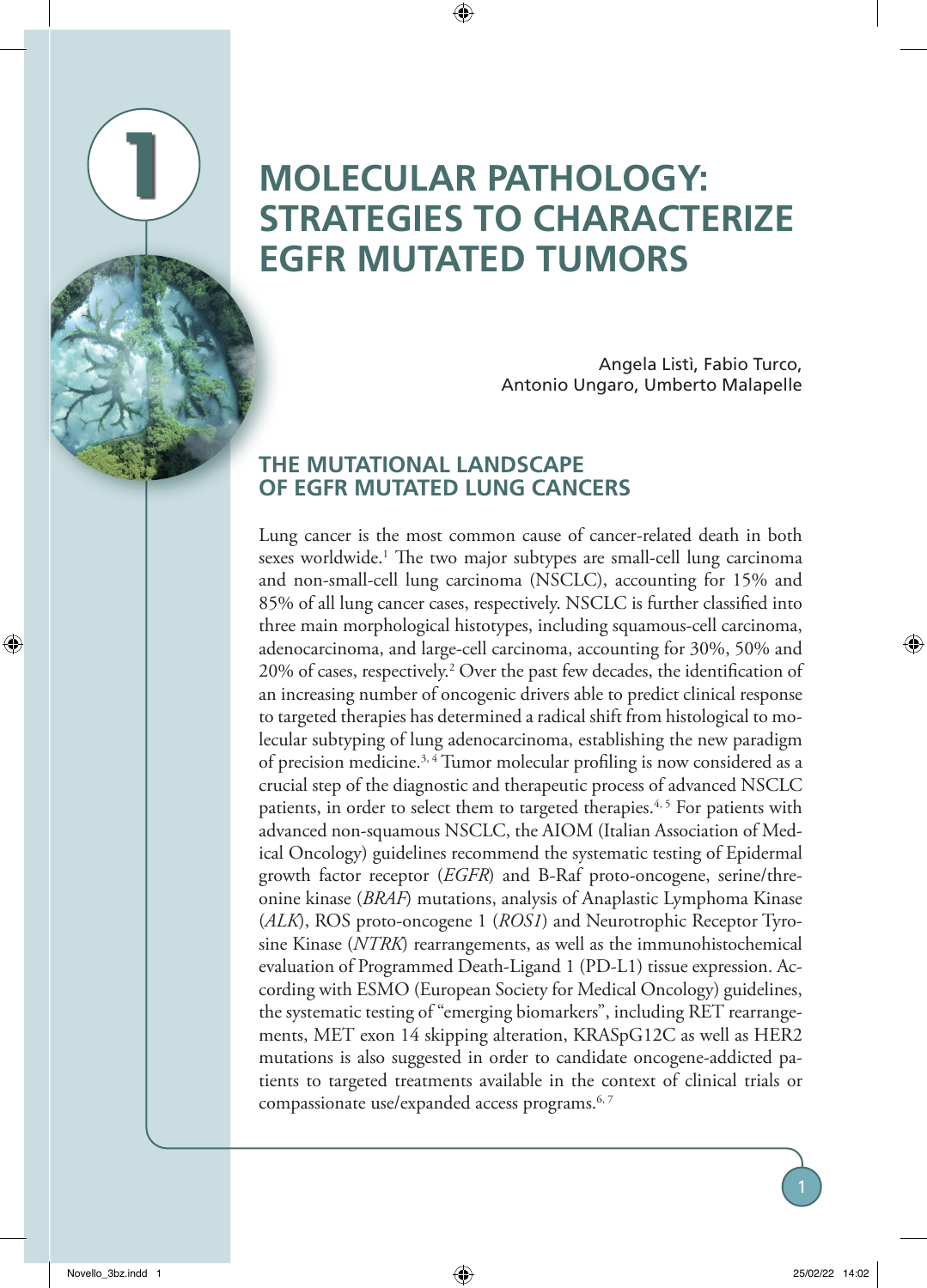*EGFR* was the first predictive biomarker identified in NSCLC: in 2004, Lynch *et al.* and Paez *et al.* reported for the first time that mutations involving the tyrosine kinase domain of EGFR protein may predict responsiveness to the first-generation tyrosine kinase inhibitors (TKI) gefitinib.<sup>8, 9</sup> Epidermal growth factor (EGF) was originally isolated by Stanley Cohen in 1962 while the presence of a specific binding site for EGF was confirmed in 1975.10 Implication in cancer was described in 1980, when the avian erythroblastosis tumour virus was found to encode an aberrant form of the EGFR.11 EGFR is a 170kDa tyrosine kinase receptor belonging to the ERbB family, encoded by the *EGFR* gene, that is located in the short arm of chromosome 7 (7p11.2).<sup>12</sup> *EGFR* gene encodes for a polypeptide precursor of 1210 amino acids that, after cleavage of the N-terminal sequence, determines the generation of mature EGFR protein, a 1186-residue protein, localized on the cell membrane.<sup>13, 14</sup> There are four members of the ErbB family: EGFR (also termed ErbB1/HER1), ErbB2/Neu/HER2, ErbB3/HER3 and ErbB4/HER4.14 EGFR protein is composed by an extracellular ligand-binding domain (or ectodomain) containing: L1 (leucine-rich repeats 1), CR1( cysteine-rich 1), L2 (leucine-rich repeats 2), CR2(cysteine-rich 2), alternatively indicated as Domains I–IV, a short transmembrane sequence, a cytoplasmic region that incorporates a tyrosine kinase and a C-terminal phosphorylation domain.15 Each ErbB receptor binds a panel of activating ligands except ErbB-2/HER-2, which has no known ligand and acts primarily as a dimerization partner for other ErbB receptors.16 Conversely, Epidermal Growth Factor (EGF), Transforming Growth Factor-α (TGF-α) and amphiregulin uniquely bind EGFR.15 Crystal structures of

the EGFR ectodomain with EGF or TGF-α demonstrate that binding of ligand to the L1 and L2 domains leads to a conformational change in which the receptor takes on an extended form that exposes this dimerization loop and allows for interaction of receptor ectodomains.15 The two Cys-rich domains are extended repeats of seven small disulphide-containing modules. A beta-hairpin loop extends from the first Cys-rich domain to contact the C-terminal portion of the second Cys-rich domain, creating a large pore structure.<sup>17</sup> Dimerization stimulates the intrinsic tyrosine kinase activity of the receptors and triggers autophosphorylation of specific tyrosine residues within the cytoplasmic domain. The pattern of phosphorylation creates docking sites for the recruitment of diverse effector proteins, leading to the generation of intracellular signal transduction cascades and a variety of cellular responses, including Rat sarcoma (Ras)/ Mitogen-Activated Protein Kinase (MAPK), Phospholipase C, Gamma1 (PLCγ1)/ Protein kinase C (PKC), phosphatidylinositol-3-kinase (PI3K)/ Protein kinase B (Akt), and signal transducer and activator of transcription (STAT) which are involved in cell proliferation and survival.7

ErbB receptors play fundamental roles in development, proliferation and differentiation across different epithelial, mesenchymal and neuronal tissues. Aberrant activation can promote abnormal cell proliferation by transmitting mitogenic signals.10 EGFR signaling is frequently altered in several human cancers due to *EGFR* gene amplification and/ or mutations as well as protein overexpression.18 Oncogenic *EGFR* mutations often determines an alteration in receptor endocytosis, which contributes to increased signaling properties. In some cases, mutations directly affect the intracellular domain (*i.e.*,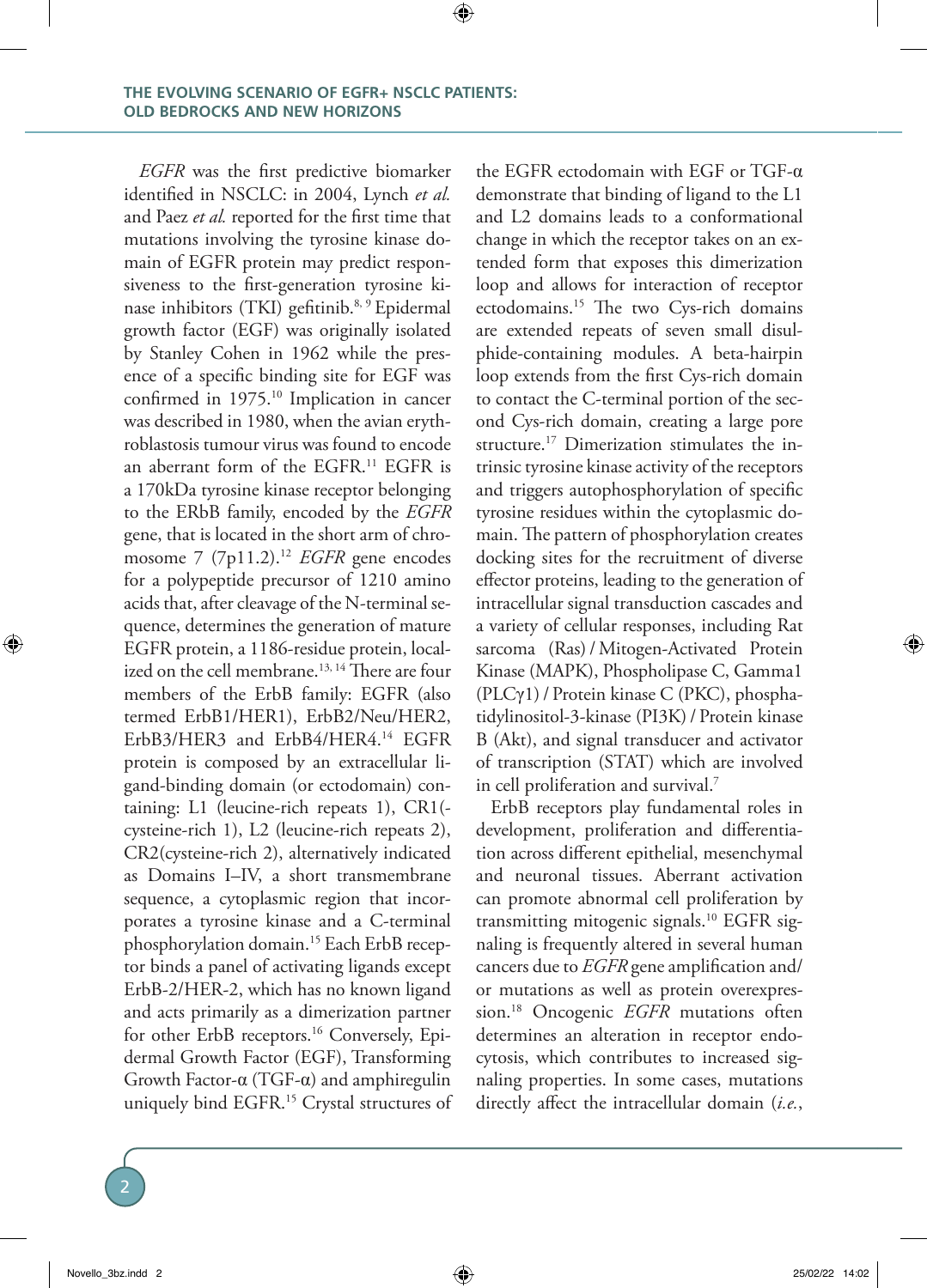EGFRvIV and EGFRvV mutants), thus influencing receptor ubiquitination and lysosomal degradation. In other cases, mutations are found in the extracellular domain (*i.e.*, EGFRvIII), which leads to the ligand-independent receptor activation.18 *EGFR* activating mutations drive tumorigenesis of a significant fraction of non-squamous NS-CLC, and their frequency is higher in South-East Asian ethnicity (40-60%) compared to Caucasian one (10-15%), as well as in never or light smokers, young, female, adenocarcinoma patients.12 The vast majority of *EGFR* activating/sensitizing mutations were reported among exons codifying for the tyrosine kinase (TK) domain.19 The two most common/classical activating mutations are in-frame deletions involving exon 19 (amino acid residues 746–750, about 45%) and a missense substitution at position 858 (exon 21 p.L858R, about 40%) where leucine is replaced by arginine, resulting in a constitutive activation of the receptor in absence of ligand binding.3, 20 Classical mutations have been included in the majority of clinical trials testing EGFR-TKI as first-line treatment in advanced NSCLC patients, therefore have been historically considered reliable predictors of clinical response to all generation EGFR-TKI currently available for clinical use.16 Conversely, *EGFR*-mutated NSCLCs are associated with uninflamed phenotype (increased T regulatory cells, decreased tumor infiltrating lymphocytes, down-regulation of major histocompatibility complex) as well as weak immunogenicity in the tumor microenvironment [lower PD-L1 expression and tumor mutational burden  $(TMB$ ],<sup>21</sup> making these tumors less responsive to immune-checkpoint inhibitors.

The remaining 15% of *EGFR* "uncommon mutations" occur within exons 18-21

with clinically variable responses to targeted drugs. It is complex to assess the efficacy of TKIs in patients with uncommon *EGFR* mutations since most phase 3 studies did not allow enrollment of these patients.<sup>5</sup> In addition, detection techniques for uncommon mutations were not as advanced at the time of the original registration trials.<sup>22</sup> More recently, the development of sensitive next-generation sequencing techniques and multiplex polymerase chain reaction assays have increased the detection rate of uncommon mutations in the clinical practice. As a consequence of these technological developments, more than 600 *EGFR* variants are currently being described in the Catalogue Of Somatic Mutations in Cancer database, even if either the biological significance or responsiveness to TKIs remains unknown in most cases.<sup>21</sup>

Similarly to common *EGFR* mutations, TMB has been reported to be lower in these patients than in *EGFR* wild-type NSCLC patients, likely reflecting non‐smoking habits.23 However, an intriguing association with male sex and smoking history has been reported in a subgroup of NSCLC patients harboring exon 18 mutations.<sup>24</sup> Furthermore, patients with uncommon mutations, high PD-L1 expression and smoking history seem to benefit from immune-checkpoint inhibitors administration, as reported in small case series.<sup>4</sup>

Exon 18 mutations collectively account for 3-4% of all *EGFR* mutations, more commonly including point mutations that encompass a glycine change to serine, alanine or cysteine (p.G719S/A/C in the 97% of cases) within the codon 719, and less frequently involving the codon 709 (p.E709K/A/G/V, 0.3% of all *EGFR* mutations).24 p.E709X mutations account for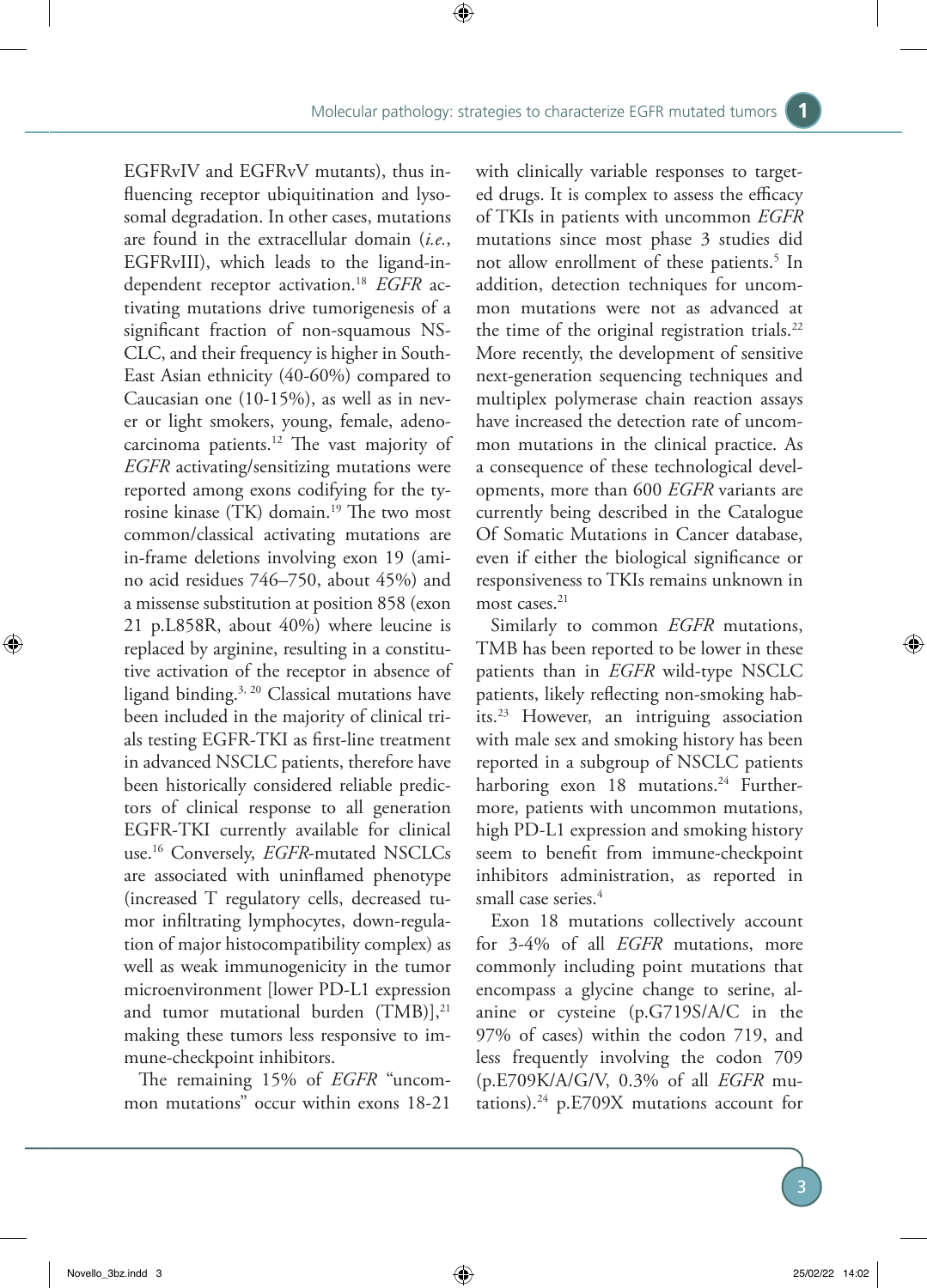<0.5% of all *EGFR* mutations. Rare exon 18 mutations include: p.V689M, p.S720P/F, p.P699S, p.N700D, p.G721A, p.V740A, and p.L718P.<sup>25</sup> Regarding exon 18 deletions, p.E709\_T710delinsD is the most common, even though it can be missed when using diagnostic commercially available kits.<sup>24</sup> In addition to the frequent classical exon 19 deletions (including up to 30 alterations), exon 19 harbors many other, less investigated, molecular alterations. Of note, exon 19 deletions may involve the entire exon (codons 746-761) and, in a non-negligible percentage of cases (>50%), may be associated with additional insertions (indels) leading to replacement of the deleted amino acids with a non-native residue (such as the p. L747-A750delinsP, where a proline residue is introduced in substitution).<sup>24</sup> Exon 19 insertions are a relatively uncommon subset of *EGFR* alterations with a reported frequency of <0.5%.25 Uncommon exon 19 mutations also include rare substitution mutations, such as p.L747P/S, as well as insertions, such as p.I744 K745KIPVAI.<sup>26</sup> Finally, several other rare exon 19 mutations have been sporadically reported, and their sensitivity to first-/second-generation EGFR TKIs is variable, including sensitive (p.L747F, p.P733L, p.K757R, p.E746G, and p.V742X) and resistant mutations (p.D761Y, p.E746V, and p.L747S).25

Exon 20 insertions are the most prevalent and heterogeneous group of *EGFR* molecular aberrations.<sup>26</sup> These insertions encompass residues from 762 to 775 (spatially located after the C-helix of the EGFR kinase domain) including over 64 unique variants described to date, with an estimated incidence of 3-8% of all *EGFR* mutations. From an epidemiological point of view, similar to other *EGFR* mutations, these alterations showed a higher incidence in female, non-smoking patients with adenocarcinoma subtype while no significant differences have been reported among different ethnicities.23 The *EGFR* insertions consist of in-frame insertions or duplications across 15 amino acids that encompass residues from 761 to 775 and include p.A763\_Y764insFQEA, p.A767\_V769dup-ASV, p.V769\_D770insASV, p.H773\_ V774insNPH, p.V774\_C775insHV, p.D770\_N771insSVD. Interestingly, the *EGFR* exon 20 p.V769\_D770insASV seems to occur more frequently in older patients (≥65 years) compared to the *EGFR* exon 20 p.A763\_Y764insFQEA (<65 years).23

The majority of *EGFR* exon 20 insertions occurred near to the C-helix domain, generating a wedge at the end of the C-helix and determining a constitutive activation of the tyrosine kinase activity. It has been demonstrated that *EGFR* exon 20 insertions result in a decreased affinity to the currently available EGFR-TKI, particularly of first- and second-generation. Regarding exon 20-point mutations, the single p.S768I mutation represents approximately 1-2% of all *EGFR* mutations, even if often existing as compound mutation. In addition to p.S768I, a number of other rare exon point mutations have been described including p.L774X, p.R776X, p.V786M, and p.Q787Q.26 *EGFR* exon 20 p.T790M point mutation is reported in about half of the acquired resistant cases to first- and second-generation EGFR TKI.<sup>19</sup> This mutation affects the "gatekeeper" threonine residue leading to kinase-targeted drug resistance. *EGFR* exon 20 p.T790M point mutation is present also in about 1-2% of EGFR-TKI-naïve NSCLC, sometimes co-occurring with classical exon 19 or 21 mutations. Interestingly, rare germline mutations encoding *EGFR* exon 20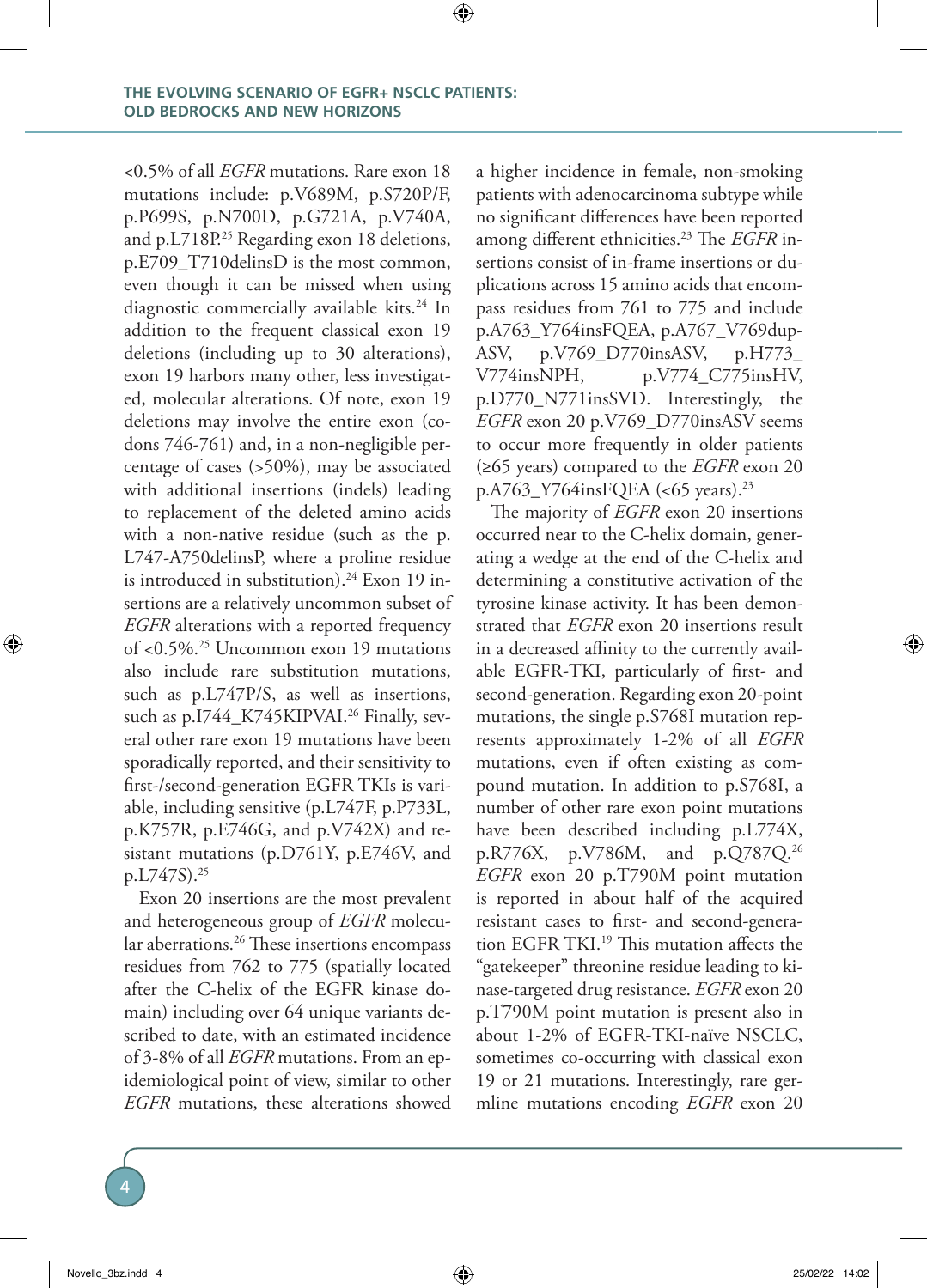p.T790M (about 2%) appear to cause inherited susceptibility to lung cancer.<sup>23</sup> The most commonly identified *EGFR* mutation occurring within exon 21 includes the point mutation which substitutes arginine for leucine at codon 858 (p.L858R). However, a heterogeneous group of other non-classical *EGFR* point mutations may occur besides p.L858R. The p.L861Q mutation represents the second most frequent exon 21 mutation, accounting for approximately 1-2% of all *EGFR* mutations and not rarely occurring as complex mutation. Other rarer mutations may be identified in the exon 21, but their EGFR-TKI sensitivity is generally low (p.L861R, p.L862V, p.V851X, p.A859X) or uncertain (p.E866K, p.H825L, p.P848L, p.H870Y/R, and p.G836S) although the limited data available to date do not allow definite conclusions.4 It is also becoming increasingly apparent that many tumors have "subclonal" *EGFR* mutations with a low variant allele frequency, which may occur in isolation or coexisting with an independent common or uncommon *EGFR* mutation (termed a "complex" or "compound" mutation). As different mutations have different effects on the tertiary structure of the EGFR protein, it is unsurprising that their sensitivities to EGFR TKI vary widely.<sup>22</sup> With the development of sensitive detection technologies, it seems that up to 25% of patients with *EGFR* mutation-positive NSCLC harbor compound mutations. These generally comprise a clonal driver along with a subclonal mutation. This aberration may expand under treatment owing to selective pressure and may contribute to acquired resistance to TKI. The sensitivity or resistance of compound mutations to EGFR TKI seems to be largely influenced by the accompanying mutation.4

## **Which technique: Pyrosequencing, Sanger, Real-time PCR or Next-Generation Sequencing?**

Molecular testing for *EGFR* mutations is currently considered as an integral part of the standard of care in advanced NSCLC patients. Until 2015, Sanger sequencing (SS) and/or pyrosequencing (PS) were the most widespread technique used to analyze *EGFR* mutational status in advanced NSCLC patients.27 SS was considered for a long time the gold standard approach for *EGFR* mutations detection because it enables the evaluation of the entire gene sequence and the identification of unknown mutations.<sup>28</sup> Also known as "chain termination method," it was initially developed by Frederick Sanger and his colleagues in 1977 and was subsequently updated to an "automatized" approach, to determine the sequence of nucleotide bases commonly 800-1,000 bp in length. Automated sequencing instruments combine sequencing with fluorescently labelled primers or dideoxy chain terminators with polyacrylamide gel electrophoresis and computer data capture. This kind of sequencing is estimated as 99.99% base accuracy and was used by the Human Genome Project to determine the sequences of relatively small fragments of human DNA (900 bp or less).<sup>29</sup> The major limitations of this method are high costs, laboratory intensiveness, and low sensitivity. The sensitivity of this platform required almost a 40-50% tumour cellularity within the tested sample (20-25% mutated allele assuming heterozygosity at the targeted chromosomal site).28, 29 Thus, a shift to Pyrosequencing has been performed by different laboratories worldwide to perform *EGFR* mutational analysis, because PS have an inferior limit of detection (~5% *versus* ~20% for Sanger) of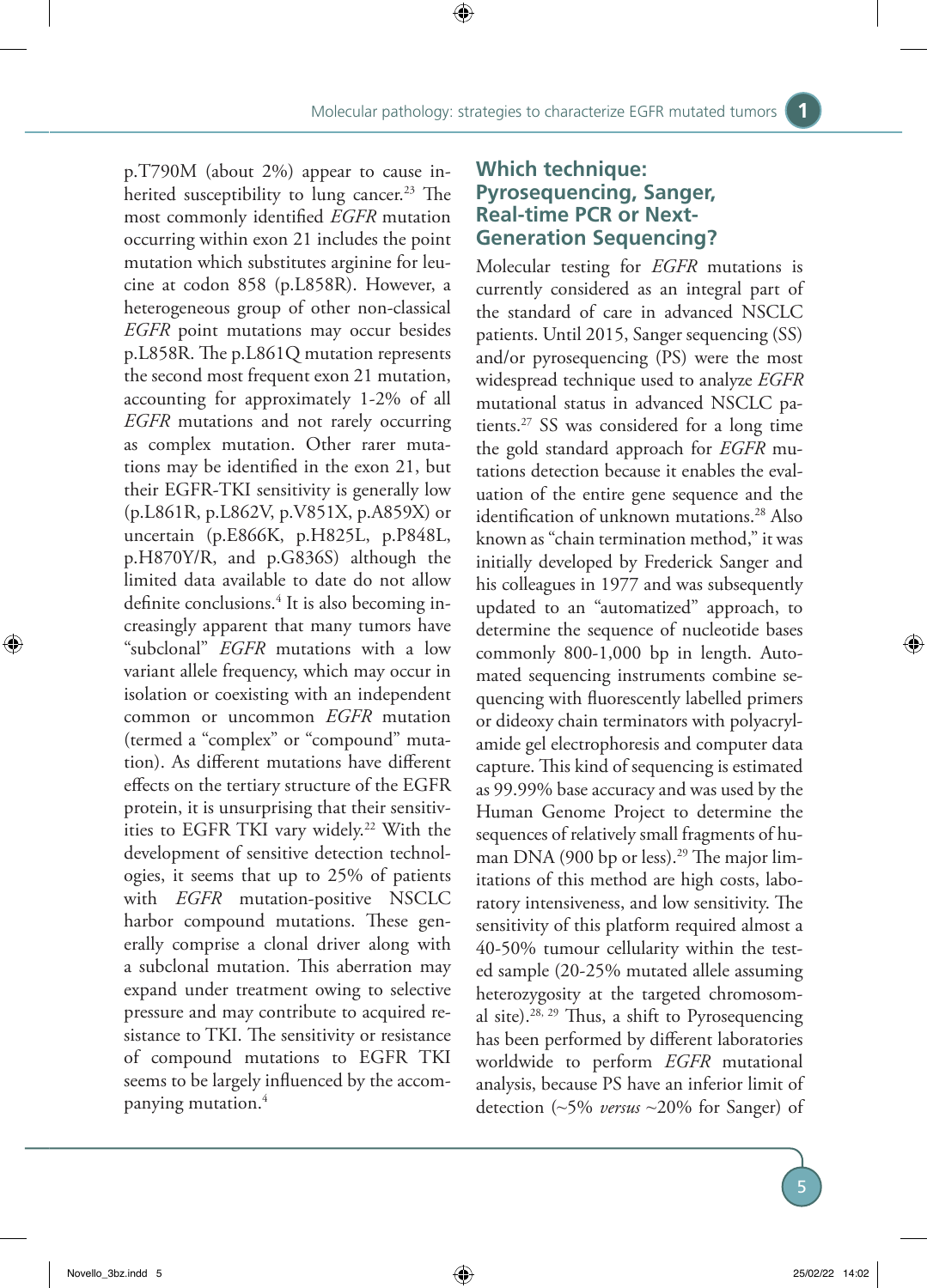mutant alleles. Pyrosequencing technology was developed at the KTH Royal Institute of Technology and considered as the first alternative to the conventional Sanger method for *de novo* DNA sequencing. PS use a bioluminescence technology where the pyrophosphate released during the nucleotide incorporation into a growing DNA chain produces light through a series of enzymatic reactions.30 PS can identify individual bases or short stretches of nucleic acid sequences at predetermined positions. Furthermore, the commercially available pyrosequencing kits properly identifies the most common *EGFR* exons 18-21 mutations, but is not able to cover all *EGFR* molecular alterations.<sup>31</sup> Quantitative real-time polymerase chain reaction (qRT-PCR) methodology is based on targeted amplification by using fluorescent probes to identify known mutation in target sequence.<sup>37</sup> In NSCLC patients, this technology was largely adopted to test the most common *EGFR* mutations in exons 19 and 21.19 RT-PCR is useful to identify either "common" or "uncommon" *EGFR* mutations, including *EGFR* exon 20 insertions.<sup>26</sup> However a recent work revealed that current commercially available PCR kit methods may miss around 50% of *EGFR* exon 20 insertion variants compared to next generation sequencing (NGS) analysis.32 Despite the high specificity, an important limitation of all targeted-based approaches is the ability to detect only known and well characterized mutations. Thus, RT-PCR technology may be limited when low frequent and heterogeneous alterations are taken into account. In this scenario, NGS assays, able to detect several hotspot gene mutations for different patients simultaneously, are a highly sensitive and specific tools for molecular assessment of less frequent gene mutations.<sup>33</sup> In addition,

different from targeted-based approaches, NGS is able to identify either known or unknown mutations within gene panel reference range, ensuring higher diagnostic accuracy, faster turnaround time for low sample volumes, and lower costs.<sup>34</sup> To date, several NGS panels are commercially available enabling the simultaneous analysis of a plethora of clinically relevant hotspots in target genes, including *EGFR.*35, 36

Dall'Olio *et al*. retrospectively compared the molecular analysis results obtained by conventional approaches [RT-PCR, pyrosequencing and immunohistochemistry (IHC)] with the NGS Oncomine focus assay. Overall, a similar rate of alterations in *EGFR*, *ALK* and *KRAS* (14.3 % *vs.* 16.5 %, 6.3 % *vs.* 6.3 % and 33.5 % *vs.* 36.0 %, respectively) was reached. Only for *ROS1* translocations a significant difference between the two diagnostic algorithms [4.7 % fluorescent *in situ* hybridization (FISH) *vs.* 0.7 % NGS] was reported.<sup>19</sup> Similar evidences were reported by Yu *et al*., that demonstrated the technical feasibility of NGS approach on a broad cohort of specimens, mainly represented by small biopsies (70.5 %), with an higher successful analysis rate for NGS (88.4 %) compared to single test sequential approaches  $(76.6 \%)$ .<sup>19</sup> Based on these and other scientific evidences, ESMO has recently recommended NGS as standard approach to routinely profile advanced stage NSCLC patients with non-squamous histology.37 An Italian survey, addressing 51 referral institutions for thoracic malignancies management, showed that RT-PCR approach still represents the most adopted technique for *EGFR* mutation testing in clinical practice, while only 30% of molecular pathology laboratories routinely use NGS to profile advanced NSCLC patients (TABLE 1.1).<sup>19</sup>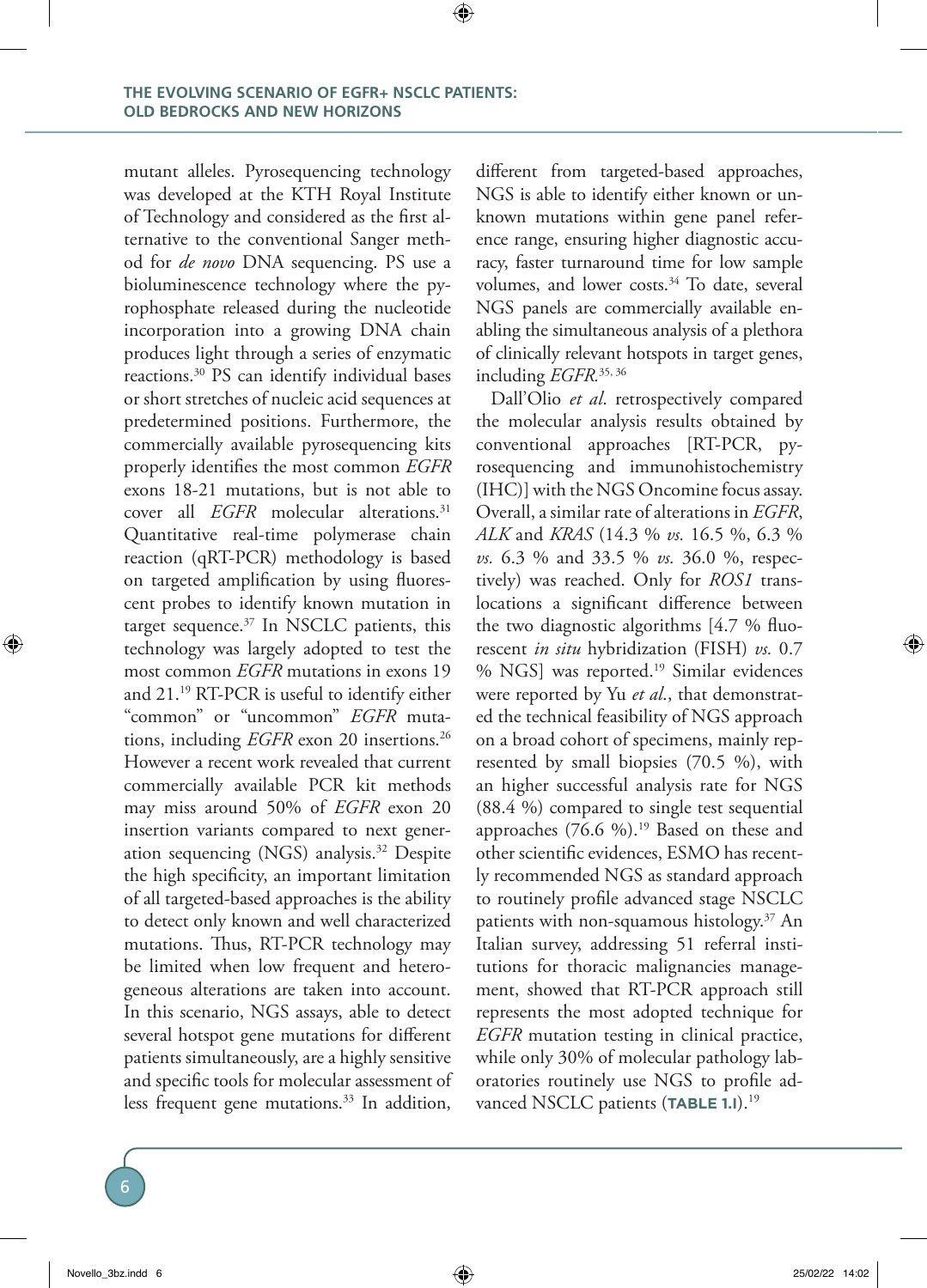| <b>Platform</b>   | <b>Diagnostic</b><br><b>Practice 2021</b> | <b>Diagnostics</b><br><b>Aims</b> | <b>Properties</b>                                                                                                                                                           |
|-------------------|-------------------------------------------|-----------------------------------|-----------------------------------------------------------------------------------------------------------------------------------------------------------------------------|
| Pyrosequencing    | No                                        | Targeted<br>methods               | Common<br>۰<br>Limited number of DNA sequences (DNA<br>۰<br>fragment 100-400 max pb)                                                                                        |
| Sanger seguencing | Rarely                                    | Screening<br>methods              | Common or uncommon alteration<br>High input<br>$\bullet$<br>High neoplastic cell percentage<br>High cost and TAT                                                            |
| NGS analysis      | Yes                                       | Screening<br>methods              | Common or uncommon<br>۰<br>High throughput test<br>۰<br>Tissue and/or blood monitoring in ultra-<br>deep<br>Low cost and rapid results<br>$\bullet$                         |
| qRT-PCR           | Yes                                       | Targeted<br>methods               | Rapid results<br>Cost effectiveness<br>Limited number of DNA sequences<br>Allele frequency of at least 1% for some<br>assays (Cobas® EGFR Mutation Test v2,<br>Therascreen) |
| ddPCR             | Yes                                       | Methods                           | High sensitivity (detection of low allele<br>$\bullet$<br>frequency,<br>$0.005 - 0.1\%$<br>Limited number of DNA sequences<br>۰                                             |

| <b>TABLE 1.I.</b>                                                  |  |  |
|--------------------------------------------------------------------|--|--|
| Diagnostic platforms for EGFR molecular testing in NSCLC patients. |  |  |

Methods were assigned into one of two broad categories: "screening methods" (detecting all mutations, including novel variants in exons 18-21); "targeted methods" (detecting specific, known mutations). The advantages and disadvantages of screening and targeted testing methods are summarized in the properties column.

## **Liquid biopsy: diagnosis and treatment monitoring**

In patients with oncogene-addicted NS-CLC, liquid biopsy is emerging as not only complementary to tissue-based analysis but also acceptable as the initial approach ("plasma-first") for biomarkers evaluation at the time of diagnosis, as well as for monitoring the efficacy of targeted therapies. Finally, a plasma-first approach is appropriate for identification of acquired resistance mechanisms to targeted therapies in many clinical settings.38 The molecular characterization on tumor tissue represents the current "gold standard" and it is the widely adopted ap-

proach to detect both *EGFR* and other predictive biomarkers at the time of lung cancer diagnosis in clinical practice.<sup>38</sup> However, the increasing number of targetable biomarkers has required a larger amount of tumor tissue to molecular investigations and about 30% of NSCLC have no adequate tissue specimens at the time of diagnosis.<sup>39</sup> Although the advent of NGS techniques allowed to perform adequate molecular screening even in the presence of limited amount of tissue, there is still a significant fraction of patients who cannot be candidate to invasive diagnostic procedures or with inconclusive results at histological examination.<sup>39</sup> In these cases, liquid biopsy by circulating tumor (ct) DNA